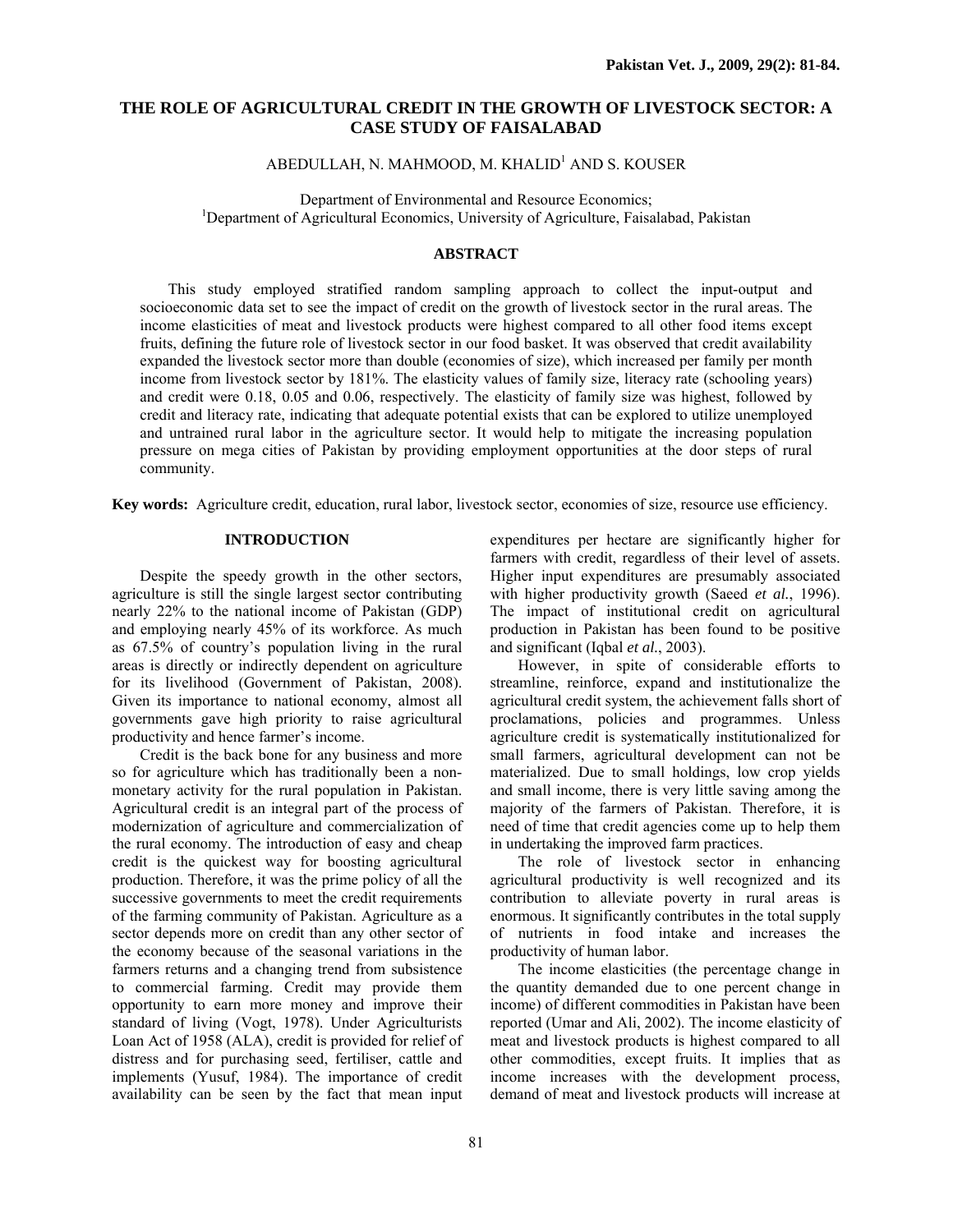a higher rate compared to all other products, except fruits. Hence, in order to fulfill the increasing future demand of livestock products, the top priority sector for investment purpose in food sector after fruits is livestock. It implies that investment in livestock sector is more important compared to crop sector in order to fulfill the future needs.

The distribution of credit in agricultural sector indicates that Government's top priority has been towards farm sector. Out of total disbursements of Rs 159,281 million, an amount of Rs 111,841 million (70%) was disbursed for crop sector and only Rs 23,903 million (15%) was provided to livestock sector (State Bank of Pakistan, 2008). However, potential growth of livestock sector is highest and more reliable compared to crop sector, indicating that livestock sector can play more effective and vital role to mitigate poverty in rural areas than crop sector.

The objective of the present study was to assess the role of credit in the growth of livestock sector and to estimate its efficiency in the contribution of farmer's income. Briefly, it will help to guide the policy agents for the formulation of future credit policy in agriculture sector.

### **MATERIALS AND METHODS**

### **Data collection**

Stratified random sampling approach was adopted to collect the necessary data for the present study. The stratum consisted of the farmers who got credit from the formal institutions such as banks. The list of credit holders was taken from the banks including Punjab Bank and Kushali Bank. The data was collected from 50 farmers about their milk production, number of animals, inputs and other costs before and after taking the credit from Government institutions such as banks in 2007. The sample was small because of resource constraints and it did not include the credit holders from private institutions or local sources. The data was collected from 10 villages and three tahsils (Khurrianwala, Chuck Jumra, and Jarranwala) of Faisalabad city by selecting 5 farmers from each village.

#### **Data analysis**

To conduct an empirical study, a systematic approach was adopted to ensure the meaningfulness and accuracy. Income from livestock sources before and after taking the credit by farmer was estimated for each family from the empirical data. Analysis was based on per month income and costs incurred by each family. Hence, the profit from livestock business before taking the loan was estimated by employing the following equation:

$$
\Pi_1 = P Y - P_1 X_1 - P_2 X_2 - C_1 - C_2 \quad \text{Where} \quad (1)
$$

 $P =$ Price of milk/liter

- $Y = Total$  amount of milk produced in a month (liters)
- $X_1$  = Amount of feed used in a month
- $X_2$  = Number of visits of veterinarian in a month
- $C_1$  = Miscellaneous expenses per month
- $C_2$  = Fixed cost per month, e.g. utility bills etc
- $P_1$  = Price of feed per kg
- $P_2$  = Fee of veterinarian for each visit

Similarly, profit equation after taking the loan was estimated as follow:

$$
\Pi_2 = P Y - P_1 X_1 - P_2 X_2 - C_1 - C_2 - I \tag{2}
$$

All the variables in above equation were similar to equation (1) except 'I" which is the interest rate paid by farmers on monthly basis. Although, farmers paid interest on yearly basis but the total amount of interest was divided by 12 to convert it into monthly basis. Per month increase in profit only from livestock sector due to loan was estimated as follow:

$$
\Pi = \Pi_2 - \Pi_1 \tag{3}
$$

In order to investigate the role of credit to enhance livestock productivity of each milking animal, production function was employed. Regression of average income per milking animal on family size, literacy rate and amount of credit was estimated. To establish such relationship between input and output, the econometrical form of production function was employed as below:

$$
Y = A \tF^{\alpha_1} L^{\alpha_2} C^{\alpha_3} e^{t} \t\text{Where } (1)
$$

 $Y =$  Income per milking animal per month (Rupees)

- $A =$ Intercept
- $F =$  Family size (numbers)
- $L =$  Literacy level (years of schooling), stands as proxy
- for the quality of human resources
- $C =$  Amount of credit (Rupees)
- $\epsilon$  = Random shocks or error term

Equation (4) was simplified by taking log on both sides:

$$
\ln Y = \ln A + \alpha_1 \ln F + \alpha_2 \ln L + \alpha_3 \ln C + \varepsilon
$$
 (5)

The coefficients were direct elasticities in our model. The concept of elasticity which explained the percentage change in dependent variable (income per milking animal per month) due to percentage change in independent variable was written as follow: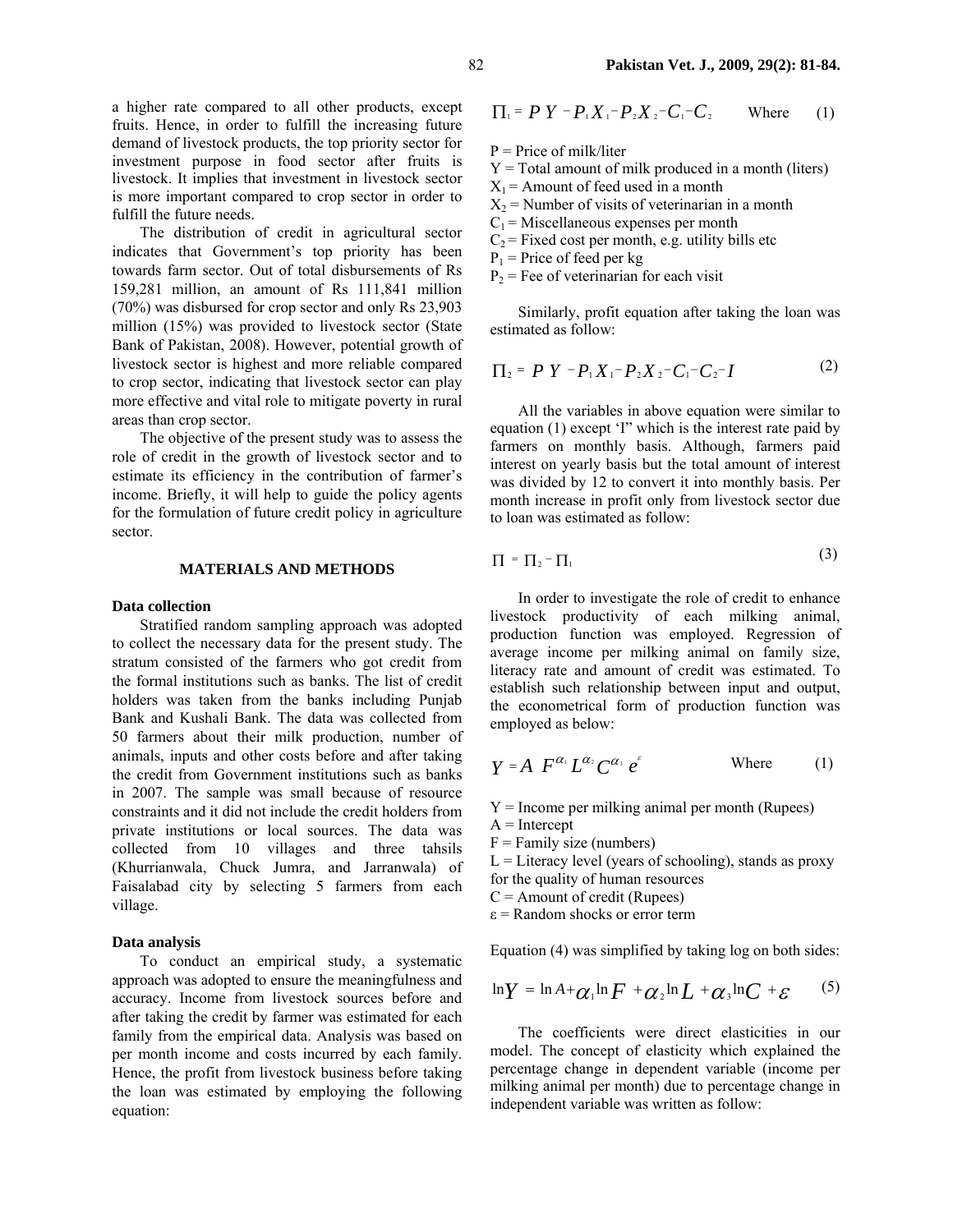$$
\alpha_1 = \frac{\ln Y}{\ln F}, \quad \alpha_2 = \frac{\ln Y}{\ln L}, \quad \alpha_3 = \frac{\ln Y}{\ln C}
$$

Where  $\alpha_1$  is the elasticity of family size and it could be interpreted as the percentage change in income per milking animal due to one percent change in family size. The elasticity of literacy rate  $(\alpha_2)$  and credit  $(\alpha_3)$ could also be explained similarly.

### **RESULTS AND DISCUSSION**

The frequency distribution of education level among farmers is illustrated in Table 1. It indicates that a large fraction of respondents i.e 40% were illiterate. Only 24% got education up to primary level, 10% were middle, 16% had 10 years of education and only 10% respondents were found to have more than 10 years of education.

**Table 1: Distribution of respondents by educational level** 

| <b>Educational level</b> | <b>Frequency</b> | Percent |
|--------------------------|------------------|---------|
| Illiterate               | 20               | 40      |
| Primary                  | 12               | 24      |
| Middle                   |                  | 10      |
| Matriculation            | 8                | 16      |
| Above matriculation      | 5                | 10      |
| Total                    | 50               |         |

The distribution of respondent by amount of credit is shown in Table 2. It was observed that amount of credit was correlated with the level of education and farm size. The farmers with higher level of education were demanding large amount of credit compared to farmers with low education. It might be due to the reason that educated farmers have better understanding about the role of credit in getting modern technology

and the role of technology to enhance productivity. Generally, it is assumed that educated farmers can efficiently use the amount of credit in livestock sector because of having better capacity to visualize the relationship between input, technology and outputs. The farm size was another important variable which had strong positive correlation with the amount of credit obtained from different institutions. The possible reason is that large farmers can afford to take bigger amount of credit because they have relatively large piece of land to put in the bank as collateral.

The term economies of size is sometimes used in conjunction with economies associated with increase in one or more (but not all) major input categories and inputs are normally thought of as fixed or as variable (Debertin, 2002). The impact of credit supply on family's income (through economies of size) is shown in Table 3. Credit supply increased the number of milking animals per family from 5 to 13, indicating that number of milking animals became more than double due to availability of credit. The increase in number of milking animals improved the income of each family by 181%, which is a significant contribution of credit supply. Hence, it is logical to conclude that credit supply is a deriving force to increase the economies of size in livestock sector.

An attempt was made to explore the impact of family size, literacy rate and amount of credit on income generated by each milking animal. The results in Table 4 clearly demonstrate that all the three independent variables significantly and positively affected per month income from each milking animal which is according to our prior expectation. The coefficient of family size was highest compared to that of literacy rate and the amount of credit. It indicates that a one percent increase in family size increases per month income from each milking animal by 0.18%.

**Table 2: Distribution of respondents by amount of credit** 

| <b>Amount of credit</b> | <b>Frequency</b> | Percent | Average farm | <b>Average level of education</b> |
|-------------------------|------------------|---------|--------------|-----------------------------------|
| disbursed               |                  |         | size (Acres) | (years)                           |
| 100,000-300,000         | 21               | 42      |              | 7.8                               |
| 300,001-600,000         | 14               | 28      | 14           | 8.4                               |
| 600,001-900,000         |                  | 16      | 21           | 10.2                              |
| Above 900,000           |                  | 14      | 30           | 11.8                              |
| <b>Total</b>            | 50               | 100     |              |                                   |

**Table 3: Distribution of respondents by the average income before and after credit and percentage change in the income** 

| Category                                                                 | <b>Before credit</b> | After credit |
|--------------------------------------------------------------------------|----------------------|--------------|
| Average number of milking animals/family                                 |                      |              |
| Average monthly income from total number of milking animals/family (Rs.) | 13991                | 39377        |
| Average per month income from each milking animals (Rs)                  | 2798                 | 3029         |
| Percentage change in income                                              | 181%                 |              |